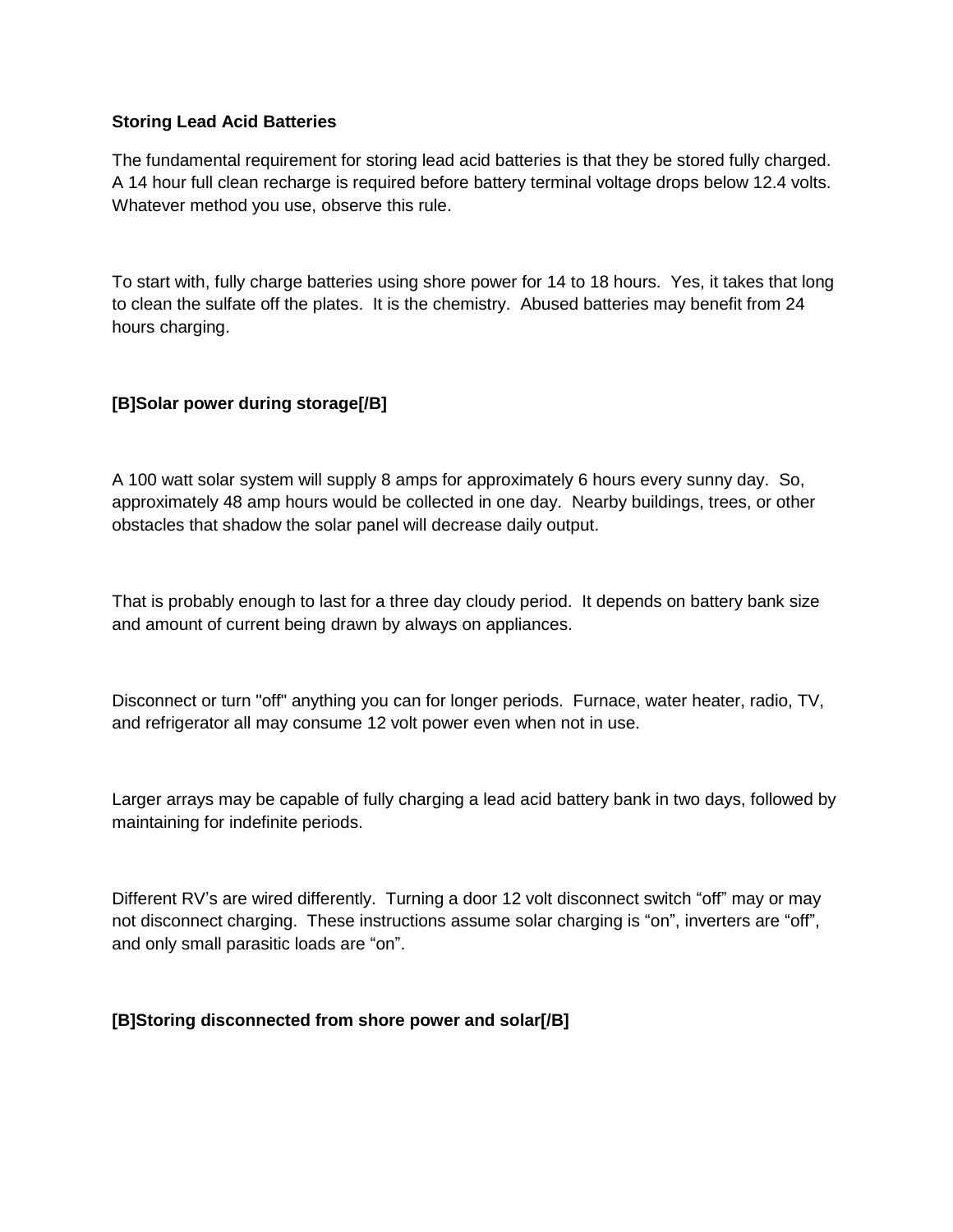Fully charge your batteries connected to shore power for 14 to 18 hours before putting into storage.

**[B]**

## **Disconnect switches located near entry door[/B]**

Use the manufacturer supplied disconnect switch.

Monitor the battery terminal voltage periodically. The batteries require a full 10 to 14 hour charge before voltage drops to 12.4 volts.

People have found the voltage will stay up above 12.4 volts for 1 to 3 weeks. It depends on battery bank size and amount of current being drawn by always on appliances. Different RV's are wired differently. Monitor terminal voltage until you are confident you know how yours works.

Some people have reported that their door switch disconnects all charging and discharging by disconnecting at the battery terminals. Most do not disconnect all appliances. Parasitic drains persist.

Some door disconnect switches disconnect chargers. Some do not. Battery terminal voltage should slowly rise to 13.2 volts or higher if the charger is working. It still tanks 10 hours or more to fully charge the batteries at 13.6 volts.

## [B]**Disconnect switch near battery bank**[/B]

Lately some manufacturers install a disconnect switch next to the house battery bank. It completely disconnects all loads for storage. Most often it is the owner or dealer who install the complete disconnect switch next to the battery.

Turn the disconnect switch "off". Disconnect the battery bank if there is no complete disconnect switch.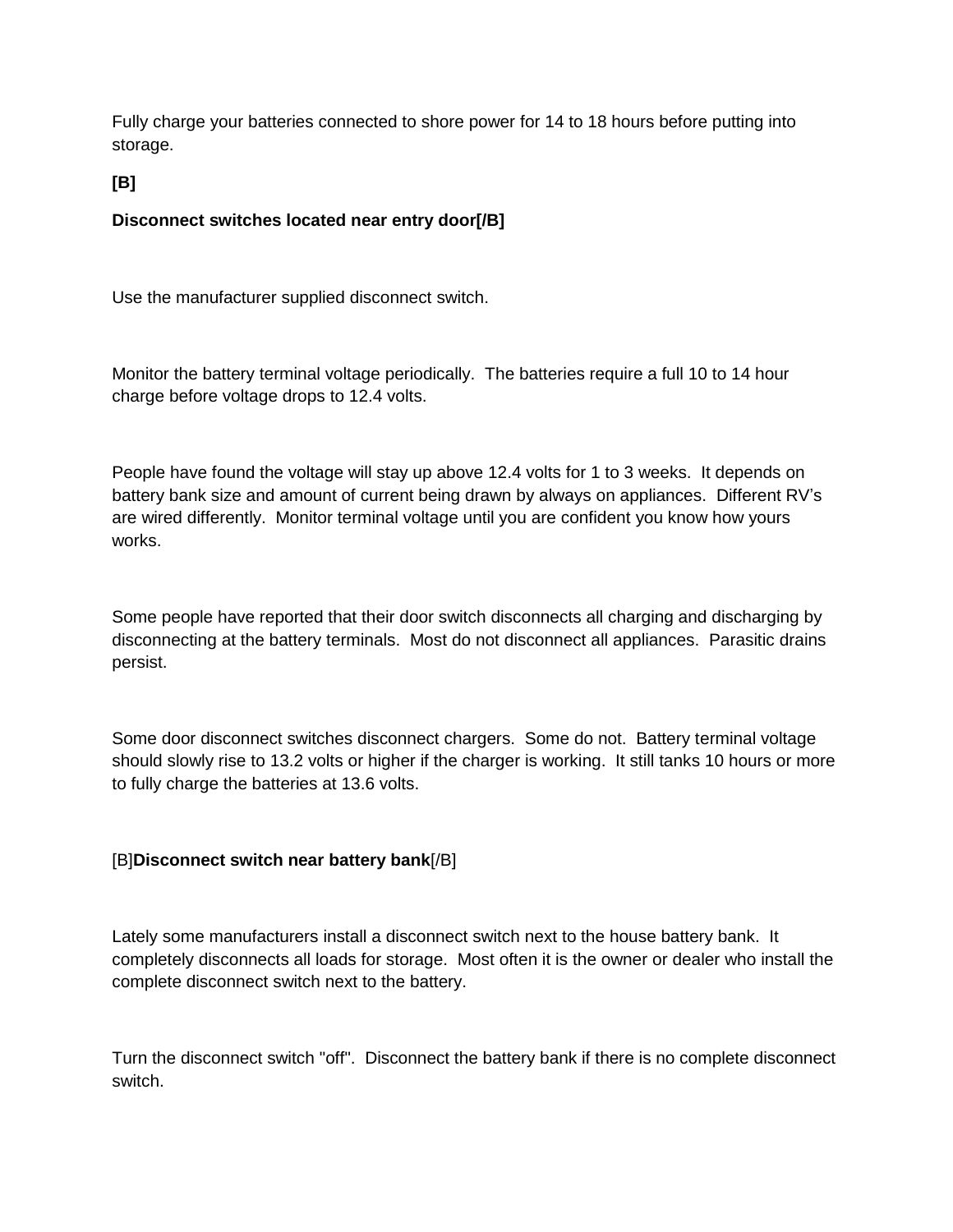Remove the negative cable for most RV's. This is for safety while working around the batteries.

If you have a Magnum inverter charger, disconnect the positive cable. See inverter owner's manual for specific instructions.

In both cases wrap the cable ends to prevent unexpected short circuits.

Periodically monitor battery terminal voltage. Start checking frequently, then less often once you become confident the batteries are holding voltage up. Fully recharge for 14 hours before voltage drops to 12.4 volts.

Flooded cell lead acid batteries in good condition may hold for 6 months. AGM batteries may hold for 12 months. My Interstate Marine batteries hold for many months. I have never found them below 12.7 volts after long storage. Usually they are 13.0 volts.

Note: Remember the emergency electric brake on travel trailers runs off the house battery. Turn the disconnect switch "on" or reconnect the battery before towing.

#### [B]**Storing Connected to Shore Power**[/B]

Storing connected to shore power is a good way to insure lead acid batteries provide long useful service life. There are parameters that need to be observed.

Remember to check water level after charging and periodically during storage until you know how much water your system consumes. Charging consumes water. Maintaining can also consume water.

Keeping lead acid batteries fully charged during storage does not require much shore power. Even fairly large RV battery banks can be maintained using a 15 amp outlet. However, other appliances that are "on" during storage need to be considered. Either turn them "off" or provide enough power. This goes for both 12 volt and 120 volt appliances.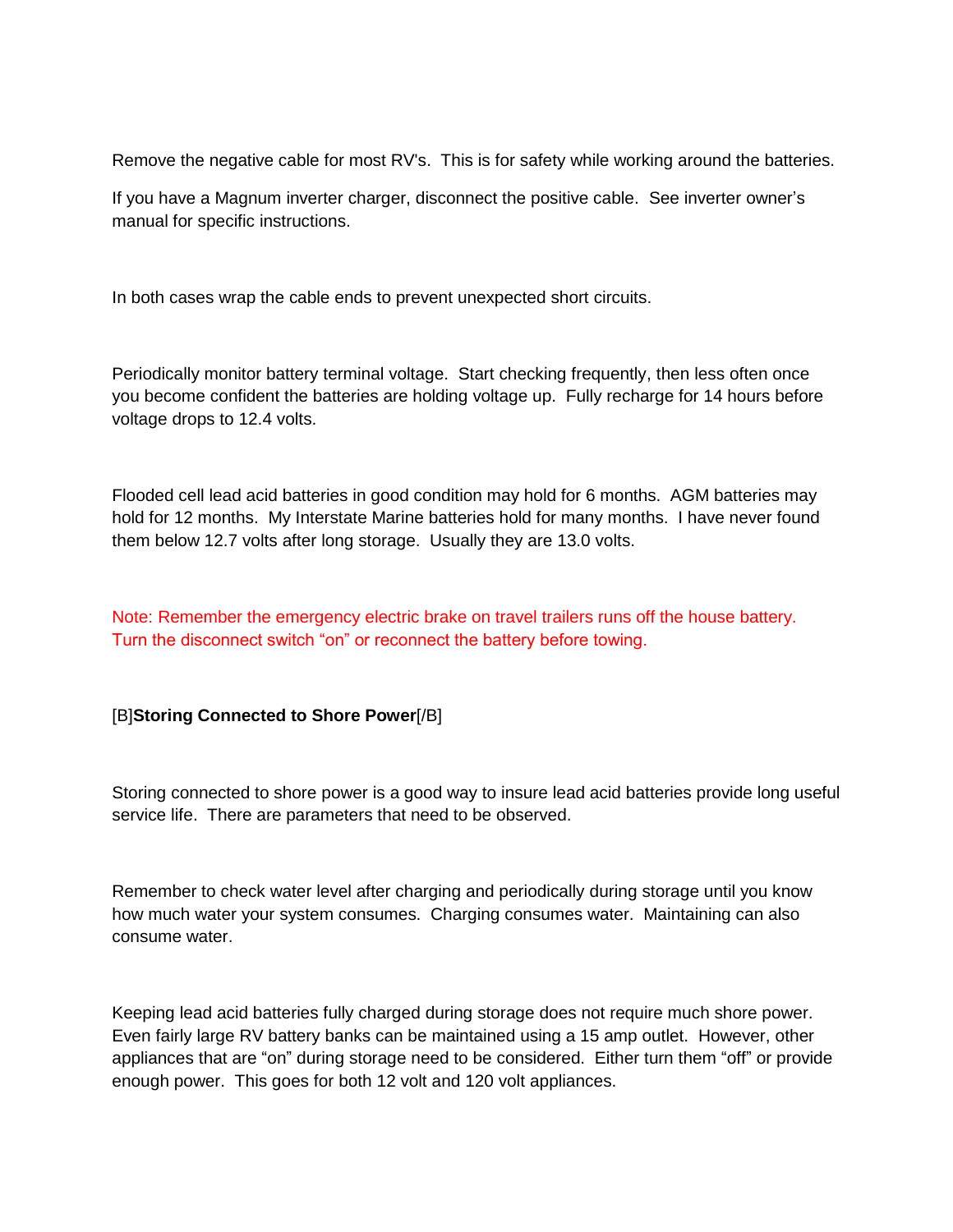Maintaining lead acid batteries using a device that provides high voltage to the terminals is a serious issue. 13.2 volts is the ideal maintenance voltage.

Less than 12.7 volts leads to "sulfation". The lower the voltage, the faster sulfation occurs. 12.6 volts is not particularly bad, but lower than 12.4 becomes a problem with time.

13.6 volts is OK for flooded cells. They will consume more water than at 13.2 volts. 13.6 is a little high for many AGM batteries. They may vent and loose storage capacity. Some AGM's are more robust than others with 13.6 volts.

14.4 volts is too high for long term storage. Flooded cell batteries will consume more water. AGM's are likely to vent and loose storage capacity. 14.4 volts is good for fast charging deeply discharged batteries for a few hours. It is not good for long term storage.

Higher than 14.4 can boil flooded cells dry and cause internal corrosion. 14.4 and higher voltages are not recommended for long term storage of lead acid batteries.

Most modern RV chargers will provide 13.2 volts for long term storage. Some are programmable. Long term voltage can be adjusted. Set them to provide 13.2 if you can. Older systems may cause problems. Monitor voltage to see if yours works well.

Battery maintainers, trickle chargers, and portable automotive chargers come in different flavors. Some inexpensive models are excellent. Some are not.

Advertising on packages may deceive. There is no penalty for confusing customers or even for lying. The only way to know if the one you use is good for your batteries is to measure the terminal voltage for a while. Monitor water and voltage until you are confident it is working the way you want.

Measure the above recommend voltages at the battery terminals. Using panel read outs are more convenient and often are correct. However, different RV's are wired differently. Some